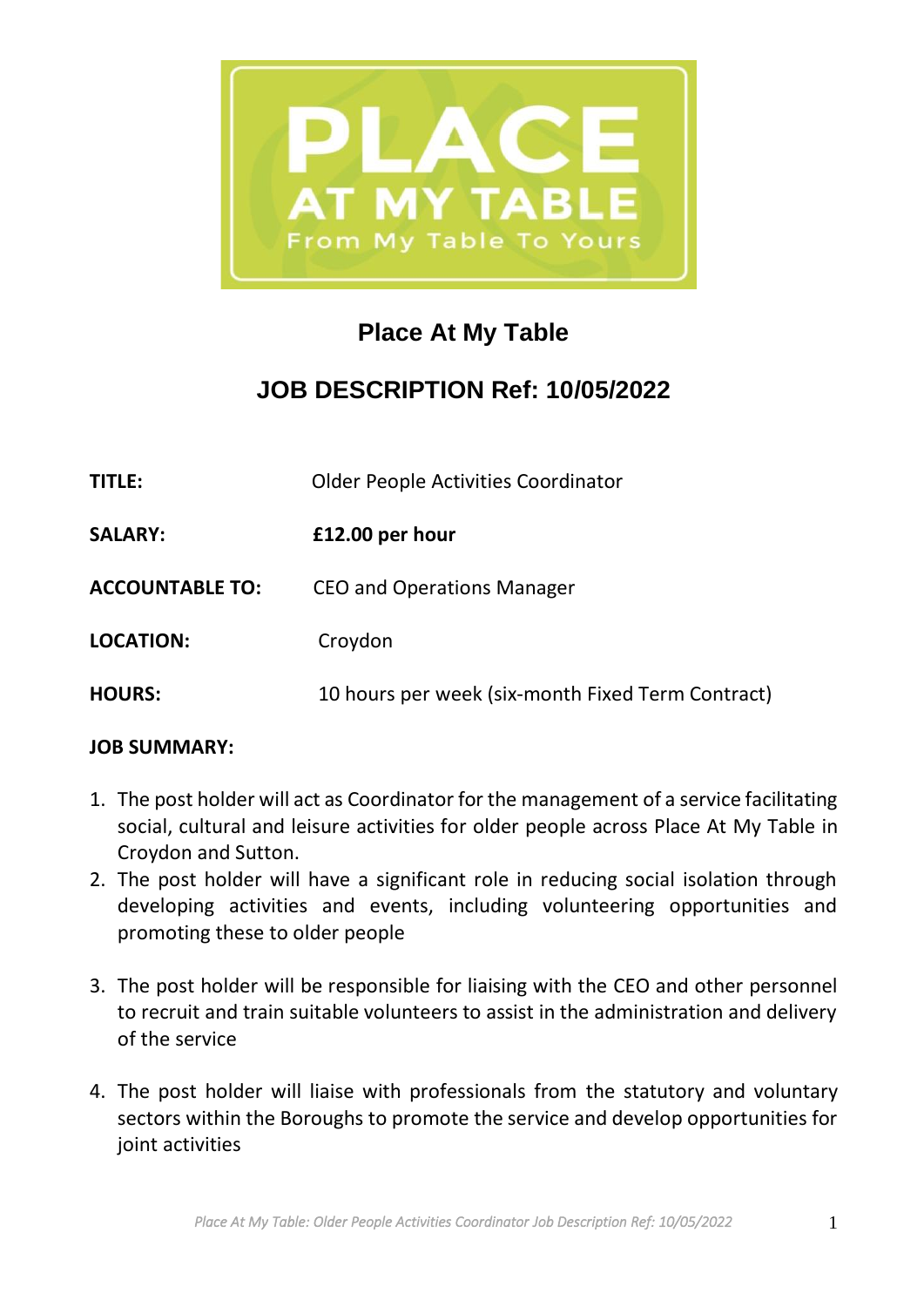#### **MAIN RESPONSIBILITIES**

- 1. To facilitate collaborative working with all agencies in the health, housing, Social Services and the voluntary sector to promote the service and create opportunities to reduce social isolation
- 2. To act as coordinator for the management of a service facilitating social, cultural and leisure activities for older people across Croydon and Sutton to promote health and well-being
- 3. To identify opportunities to develop the service in liaison with the Senior Manager and other colleagues
- 4. To research social, cultural and leisure activities available, identify gaps and create further opportunities through working with other organisations, commercial settings and other providers
- 5. To take responsibility for managing all bookings for events and regular activities promoted by the service
- 6. To carry out risk assessments for all activities and events, with regard to venues, accessibility, transport options, procedures for payment and members' own health and disabilities
- 7. Where the handling of money is required, to comply with PAMT policy as stated in Employee Handbook and with procedures agreed with the Associate **Directors**
- 8. To produce a monthly calendar of events and opportunities to promote to members, assisted by volunteers
- 9. To ensure the members all receive information about forthcoming activities and events, including the monthly calendar, using a variety of media to contact them, assisted by volunteers
- 10. To provide all members with information about transport and accessibility arrangements and options, and, where necessary, assist members to make arrangements, assisted by volunteers
- 11. To facilitate regular activities such as coffee mornings, social and leisure groups and outings and trips, assisted by volunteers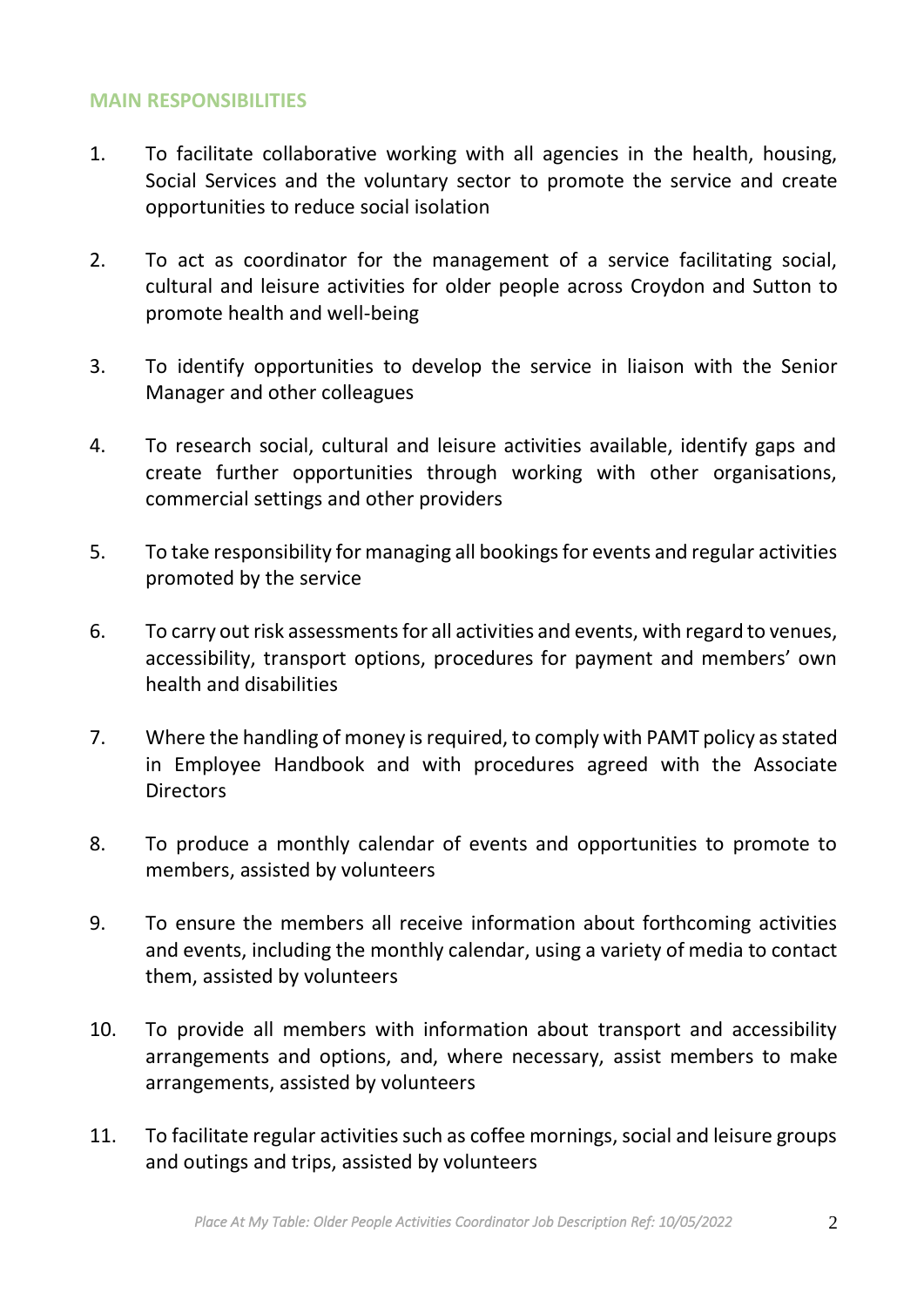- 12. To help volunteers and members establish ground rules (confidentiality, sharing of contact details etc)
- 13. To support volunteers in welcoming and including new members as well as ascertaining members' interests in order to develop new activities and events
- 14. To widen the membership through promotional activity and liaison with other service providers, in addition to other colleagues within PAMT
- 15. To register members, obtain contact details and other essential information and ensure the information is recorded on Charity Log
- 16. To recruit and provide training for volunteers, in line with our Volunteering and Volunteering Recruitment Policies.
- 17. To work with the CEO to ensure enough volunteers are recruited and trained in order to maintain and further develop the service
- 18. To arrange regular supervision and support for volunteers
- 19. To record, maintain and provide monthly and quarterly statistical and qualitative data for the monitoring, evaluation and development of the service
- 20. To obtain regular feedback from members about activities and events to ensure quality is maintained with regard to venues, facilities, activities, transport etc.
- 21. To produce promotional material and organise, attend and present at publicity events to raise awareness of the service with the general public
- 22. To comply with all PAMT policies and procedures with regard to Equal Opportunities, Health and Safety and Confidentiality.
- 23. Attend training courses and other meetings as required
- 24. Attend regular supervision and annual appraisals
- 25. To be committed to PAMT policy and procedures on keeping adults safe from abuse, ensuring that all abuse is reported to the Senior Manager for Engagement and Day Opportunities and that safeguarding is embedded in all decisions and actions.
- 26. To undertake any other duties as may be reasonably required by the line manager and interagency implementation group.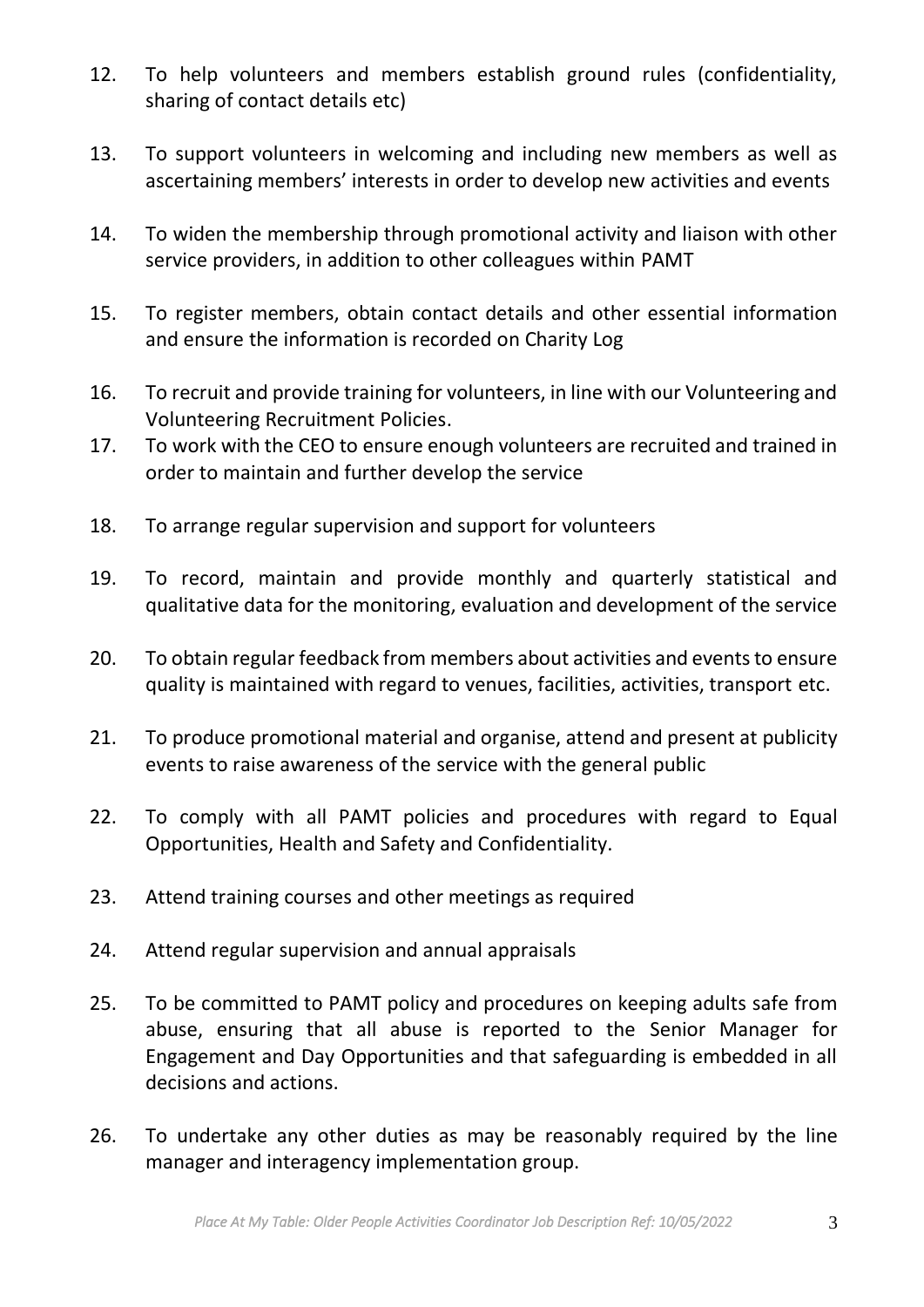This job description may be subject to change in consultation with the post holder. The post holder will be required to work flexibly by service and organisation needs.

|            | <b>Essential</b>                                                                   |  |
|------------|------------------------------------------------------------------------------------|--|
| Skills,    | 1. Ability to initiate, develop and support volunteer projects including:          |  |
|            |                                                                                    |  |
| knowledge  | a. Recruitment, selection and initial training of volunteers                       |  |
| and        | b. Liaise with existing management staff to ensure on-going volunteer              |  |
| experience | supervision, management and training.                                              |  |
|            | 2. Understanding of the needs of older people including those who are              |  |
|            | particularly isolated and vulnerable.                                              |  |
|            | 3. Ability to write reports, maintain records and communicate effectively (in      |  |
|            | writing and verbally)                                                              |  |
|            | 4. To demonstrate an open-minded and friendly approach to individuals always       |  |
|            | avoiding stereotyping and pre-judgement and adopting a professional                |  |
|            | approach to work, service users and volunteers, actual and potential.              |  |
|            | 5. Ability to promote the work of PAMT and the service by liaising and             |  |
|            | networking with other agencies and local older people's groups.                    |  |
|            | 6. Ability to publicise the work of PAMT and the service both verbally and in      |  |
|            | the production and provision of publicity/promotional materials.                   |  |
|            |                                                                                    |  |
|            | 7. Well-developed organisational skills, including management of volunteers,       |  |
|            | researching and establishing new activities, managing bookings and a calendar      |  |
|            | of events                                                                          |  |
|            |                                                                                    |  |
|            | 8. Capacity to build positive rapport with volunteers, members, colleagues and     |  |
|            | other professionals                                                                |  |
|            | 9. Excellent communication skills, with the ability to communicate effectively     |  |
|            | and creatively, both verbally and in writing                                       |  |
|            | 10. An interest and commitment to supporting older people's wellbeing,             |  |
|            | improved quality of life and resilience                                            |  |
|            | 11. Ability to work with the minimum of supervision and to demonstrate             |  |
|            | imagination and initiative as well as being proactive. To work as part of a team   |  |
|            |                                                                                    |  |
|            | and seek and offer/receive appropriate support to/from other staff.                |  |
|            | 12. Excellent interpersonal and team working skills with abilities to support and  |  |
|            | motivate volunteers.                                                               |  |
|            | 13. Computer literate, able to use Microsoft packages, email, the internet, web    |  |
|            | searches and databases                                                             |  |
|            | 14. Understanding of quality systems and abilities to ensure collection of         |  |
|            | electronic data efficiently in order to provide statistical evidence for analysis. |  |
|            |                                                                                    |  |

### **ACTIVITIES CO-ORDINATOR Person Specification**